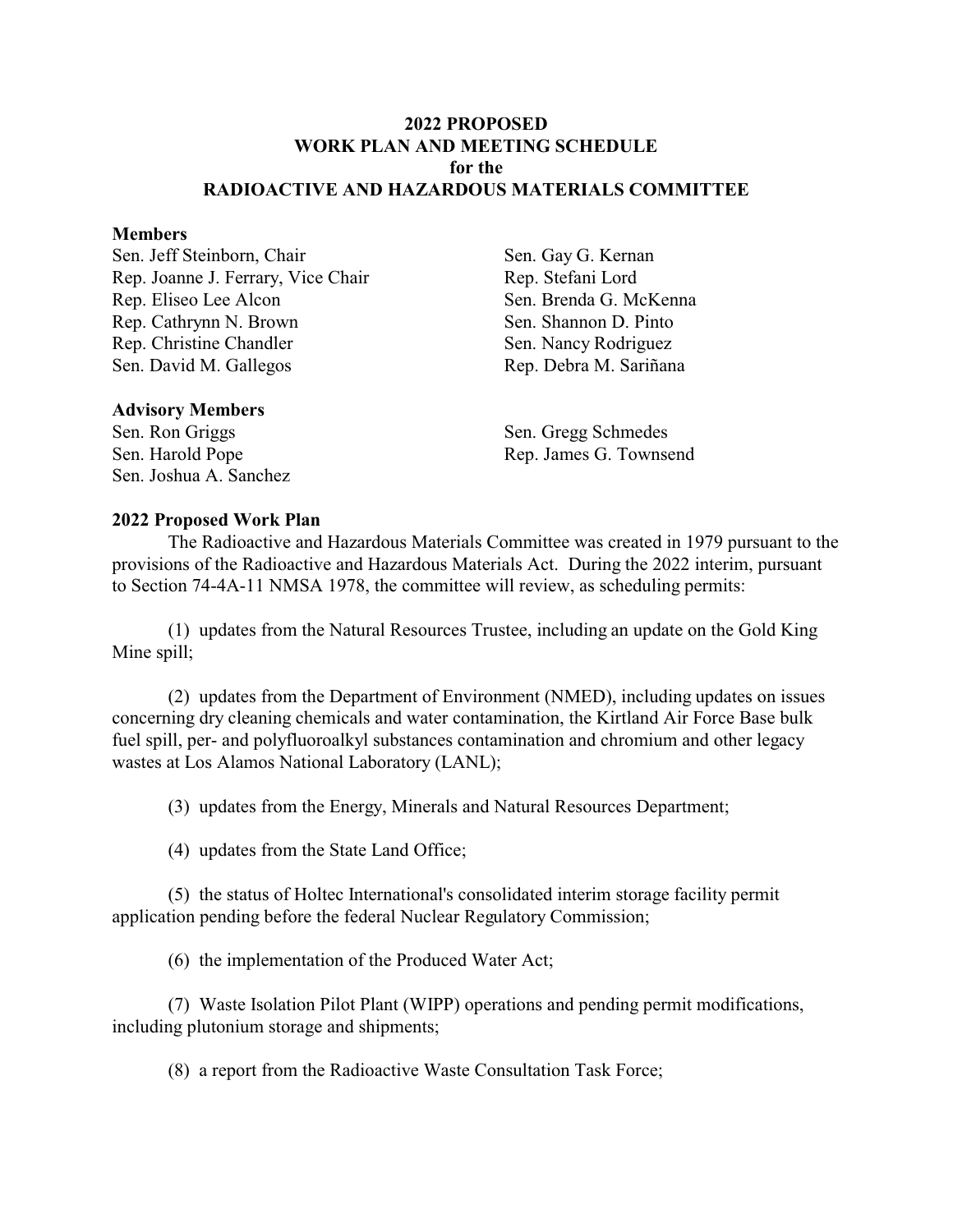(9) a report from the Carlsbad Brine Well Remediation Authority;

(10) a report from the State Emergency Response Commission;

(11) issues and concerns regarding LANL, including LANL's plan for increased plutonium pit production;

(12) the status and future of the NMED's compliance order on consent with LANL;

(13) updates from the federal Defense Nuclear Facilities Safety Board;

(14) uranium mining legacy cleanup pursuant to House Bill 164 (2022);

(15) issues concerning downwinders;

(16) dilution and disposal of surplus plutonium at the WIPP; and

(17) a proposed green amendment.